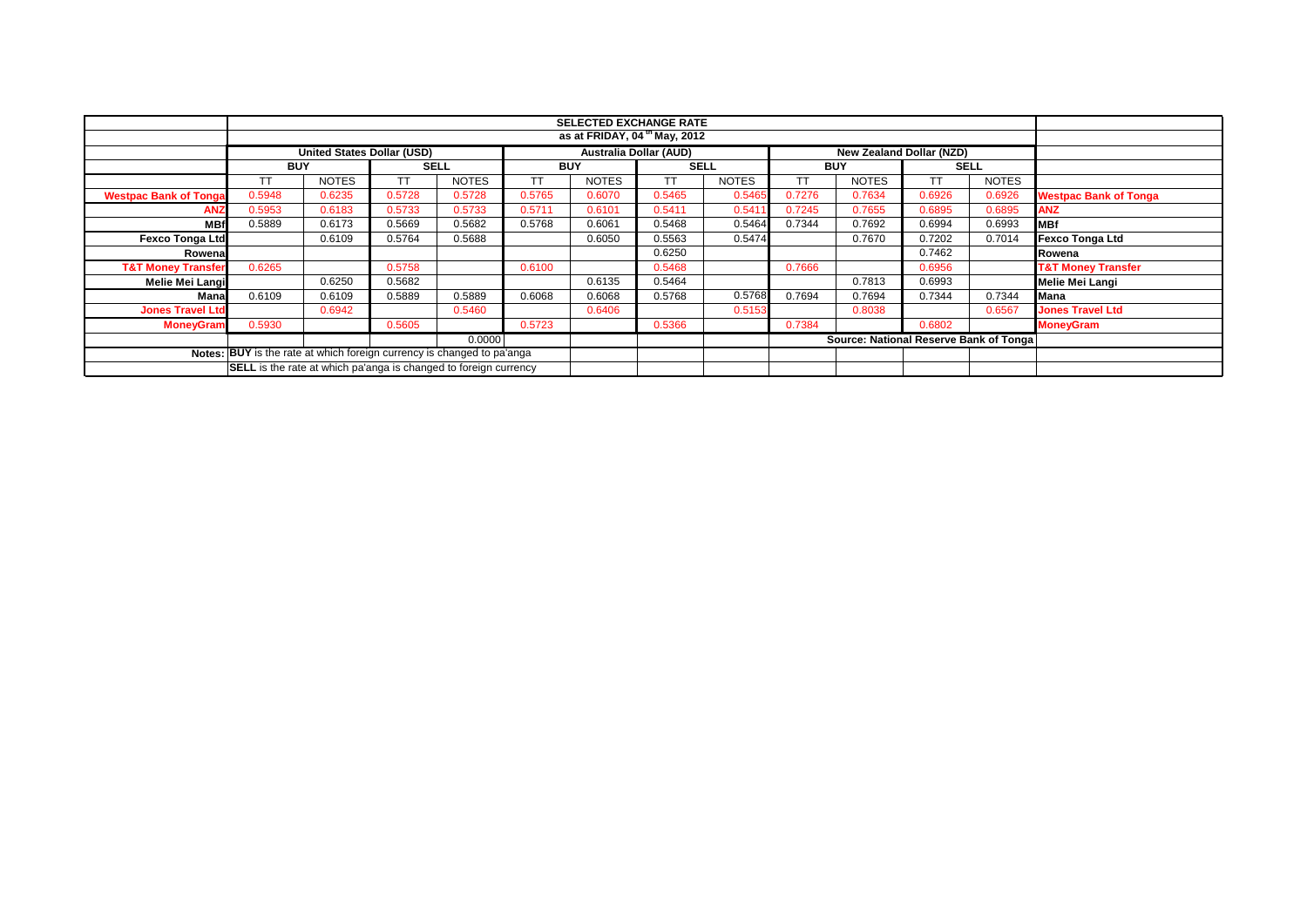|                                                                        |                                                                  |                                   |        |              |            | <b>SELECTED EXCHANGE RATE</b><br>as at FRIDAY, 11 <sup>th</sup> May, 2012 |             |              |            |                                        |             |              |                               |
|------------------------------------------------------------------------|------------------------------------------------------------------|-----------------------------------|--------|--------------|------------|---------------------------------------------------------------------------|-------------|--------------|------------|----------------------------------------|-------------|--------------|-------------------------------|
|                                                                        |                                                                  |                                   |        |              |            |                                                                           |             |              |            |                                        |             |              |                               |
|                                                                        |                                                                  | <b>United States Dollar (USD)</b> |        |              |            | <b>Australia Dollar (AUD)</b>                                             |             |              |            | New Zealand Dollar (NZD)               |             |              |                               |
|                                                                        | <b>BUY</b>                                                       |                                   |        | <b>SELL</b>  | <b>BUY</b> |                                                                           | <b>SELL</b> |              | <b>BUY</b> |                                        | <b>SELL</b> |              |                               |
|                                                                        |                                                                  | <b>NOTES</b>                      |        | <b>NOTES</b> |            | <b>NOTES</b>                                                              |             | <b>NOTES</b> | TT         | <b>NOTES</b>                           |             | <b>NOTES</b> |                               |
| <b>Westpac Bank of Tonga</b>                                           | 0.5839                                                           | 0.6120                            | 0.5619 | 0.5619       | 0.5810     | 0.6117                                                                    | 0.5510      | 0.551        | 0.7409     | 0.7774                                 | 0.7059      | 0.7059       | <b>Westpac Bank of Tonga</b>  |
| ANZ                                                                    | 0.5845                                                           | 0.6075                            | 0.5625 | 0.5625       | 0.5769     | 0.6159                                                                    | 0.5469      | 0.5469       | 0.7387     | 0.7797                                 | 0.7037      | 0.7037       | <b>ANZ</b>                    |
| <b>MBf</b>                                                             | 0.5839                                                           | 0.6135                            | 0.5619 | 0.5618       | 0.5810     | 0.6135                                                                    | 0.5510      | 0.5525       | 0.7409     | 0.7752                                 | 0.7059      | 0.7042       | <b>IMBf</b>                   |
| <b>Fexco Tonga Ltd</b>                                                 |                                                                  | 0.6058                            | 0.5672 | 0.5641       |            | 0.6101                                                                    | 0.5591      | 0.552        |            | 0.7732                                 | 0.7243      | 0.7071       | <b>Fexco Tonga Ltd</b>        |
| Rowena                                                                 |                                                                  |                                   |        |              |            |                                                                           | 0.6024      |              |            |                                        | 0.7518      |              | Rowena                        |
| <b>T&amp;T Money Transfer</b>                                          | 0.5649                                                           |                                   | 0.6150 |              | 0.5540     |                                                                           | 0.6147      |              | 0.7089     |                                        | 0.7804      |              | <b>T&amp;T Money Transfer</b> |
| Mana                                                                   | 0.6059                                                           | 0.6059                            | 0.5839 | 0.5839       | 0.6110     | 0.6110                                                                    | 0.5810      | 0.581        | 0.7759     | 0.7759                                 | 0.7409      | 0.7409       | <b>Mana</b>                   |
| <b>MoneyGram</b>                                                       | 0.5910                                                           |                                   | 0.5586 |              | 0.5846     |                                                                           | 0.5481      |              | 0.7638     |                                        | 0.7037      |              | MoneyGram                     |
|                                                                        |                                                                  |                                   |        | 0.0000       |            |                                                                           |             |              |            | Source: National Reserve Bank of Tonga |             |              |                               |
| Notes: BUY is the rate at which foreign currency is changed to pa'ang. |                                                                  |                                   |        |              |            |                                                                           |             |              |            |                                        |             |              |                               |
|                                                                        | SELL is the rate at which pa'anga is changed to foreign currency |                                   |        |              |            |                                                                           |             |              |            |                                        |             |              |                               |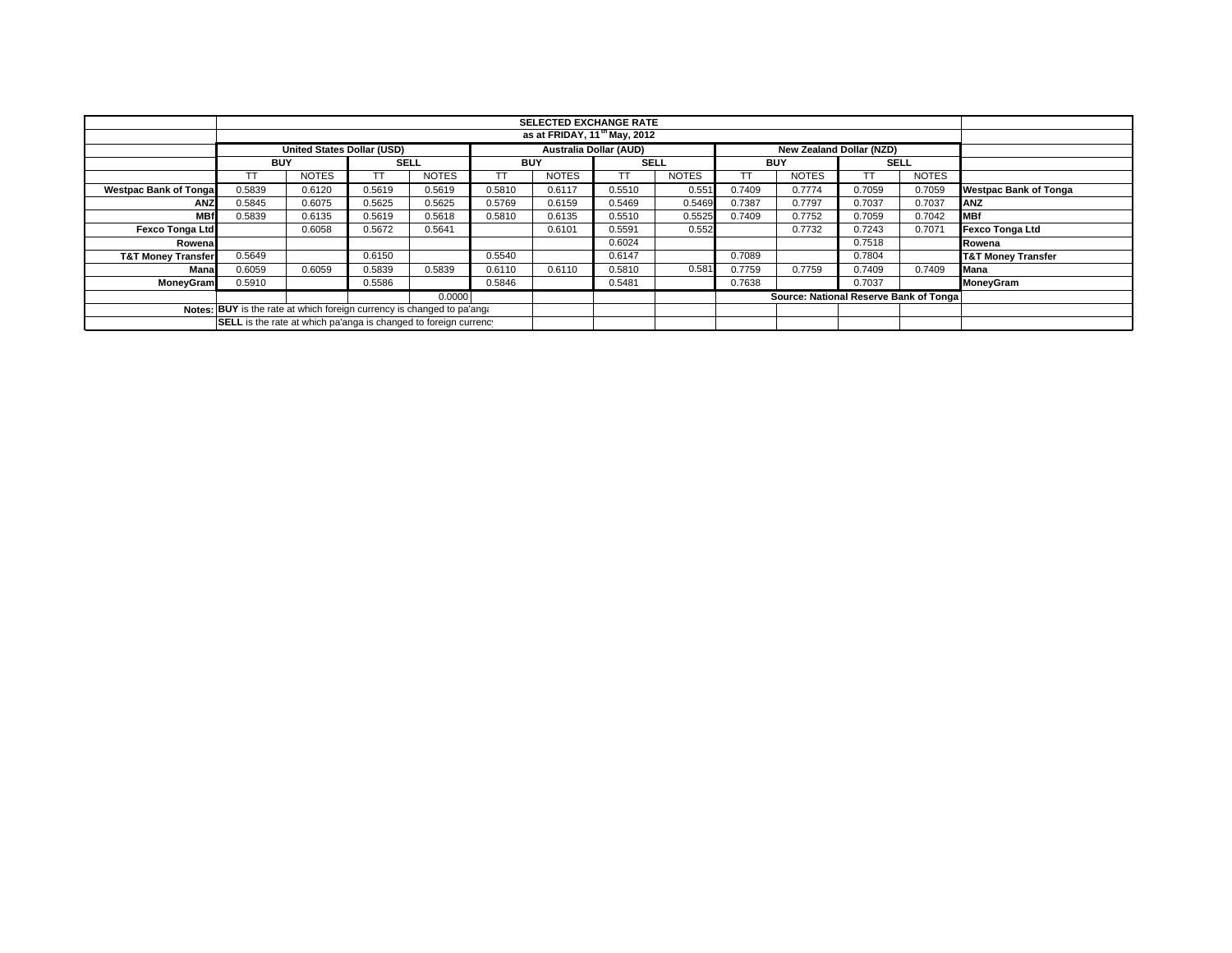|                                                                        |                                                                                                       |              |             |              |            | <b>SELECTED EXCHANGE RATE</b> |             |              |            |              |                                        |              |                              |
|------------------------------------------------------------------------|-------------------------------------------------------------------------------------------------------|--------------|-------------|--------------|------------|-------------------------------|-------------|--------------|------------|--------------|----------------------------------------|--------------|------------------------------|
|                                                                        |                                                                                                       |              |             |              |            |                               |             |              |            |              |                                        |              |                              |
|                                                                        | <b>Australia Dollar (AUD)</b><br><b>United States Dollar (USD)</b><br><b>New Zealand Dollar (NZD)</b> |              |             |              |            |                               |             |              |            |              |                                        |              |                              |
|                                                                        | <b>BUY</b>                                                                                            |              | <b>SELL</b> |              | <b>BUY</b> |                               | <b>SELL</b> |              | <b>BUY</b> |              | <b>SELL</b>                            |              |                              |
|                                                                        |                                                                                                       | <b>NOTES</b> |             | <b>NOTES</b> |            | <b>NOTES</b>                  | тт          | <b>NOTES</b> | ГT         | <b>NOTES</b> |                                        | <b>NOTES</b> |                              |
| <b>Westpac Bank of Tonga</b>                                           | 0.5769                                                                                                | 0.6044       | 0.5549      | 0.5549       | 0.5853     | 0.6161                        | 0.5553      | 0.5553       | 0.7525     | 0.7896       | 0.7175                                 | 0.7175       | <b>Westpac Bank of Tonga</b> |
| <b>ANZ</b>                                                             | 0.5774                                                                                                | 0.6004       | 0.5554      | 0.5554       | 0.5809     | 0.6199                        | 0.5509      | 0.5509       | 0.7506     | 0.7916       | 0.7156                                 | 0.7156       | <b>IANZ</b>                  |
| <b>MBf</b>                                                             | 0.5769                                                                                                | 0.6061       | 0.5549      | 0.5556       | 0.5853     | 0.6173                        | 0.5553      | 0.5556       | 0.7525     | 0.7874       | 0.7175                                 | 0.7194       | <b>MBf</b>                   |
| <b>Fexco Tonga Ltd</b>                                                 |                                                                                                       | 0.5984       | 0.5619      | 0.5572       |            | 0.6143                        | 0.5606      | 0.5557       |            | 0.7856       | 0.7335                                 | 0.7185       | Fexco Tonga Ltd              |
| Melie Mei Langi                                                        |                                                                                                       | 0.6135       | 0.5556      |              |            | 0.6250                        | 0.5556      |              |            | 0.8000       | 0.7194                                 |              | Melie Mei Langi              |
| Mana                                                                   | 0.5989                                                                                                | 0.5989       | 0.5769      | 0.5769       | 0.6153     | 0.6153                        | 0.5853      | 0.5853       | 0.7875     | 0.7875       | 0.7525                                 | 0.7525       | Mana                         |
| Jones Travel Ltd                                                       |                                                                                                       | 0.6304       |             | 0.5290       |            | 0.6509                        |             | 0.5247       |            | 0.8312       |                                        | 0.6815       | <b>Jones Travel Ltd</b>      |
|                                                                        |                                                                                                       |              |             | 0.0000       |            |                               |             |              |            |              | Source: National Reserve Bank of Tonga |              |                              |
| Notes: BUY is the rate at which foreign currency is changed to pa'ang. |                                                                                                       |              |             |              |            |                               |             |              |            |              |                                        |              |                              |
|                                                                        | SELL is the rate at which pa'anga is changed to foreign currency                                      |              |             |              |            |                               |             |              |            |              |                                        |              |                              |